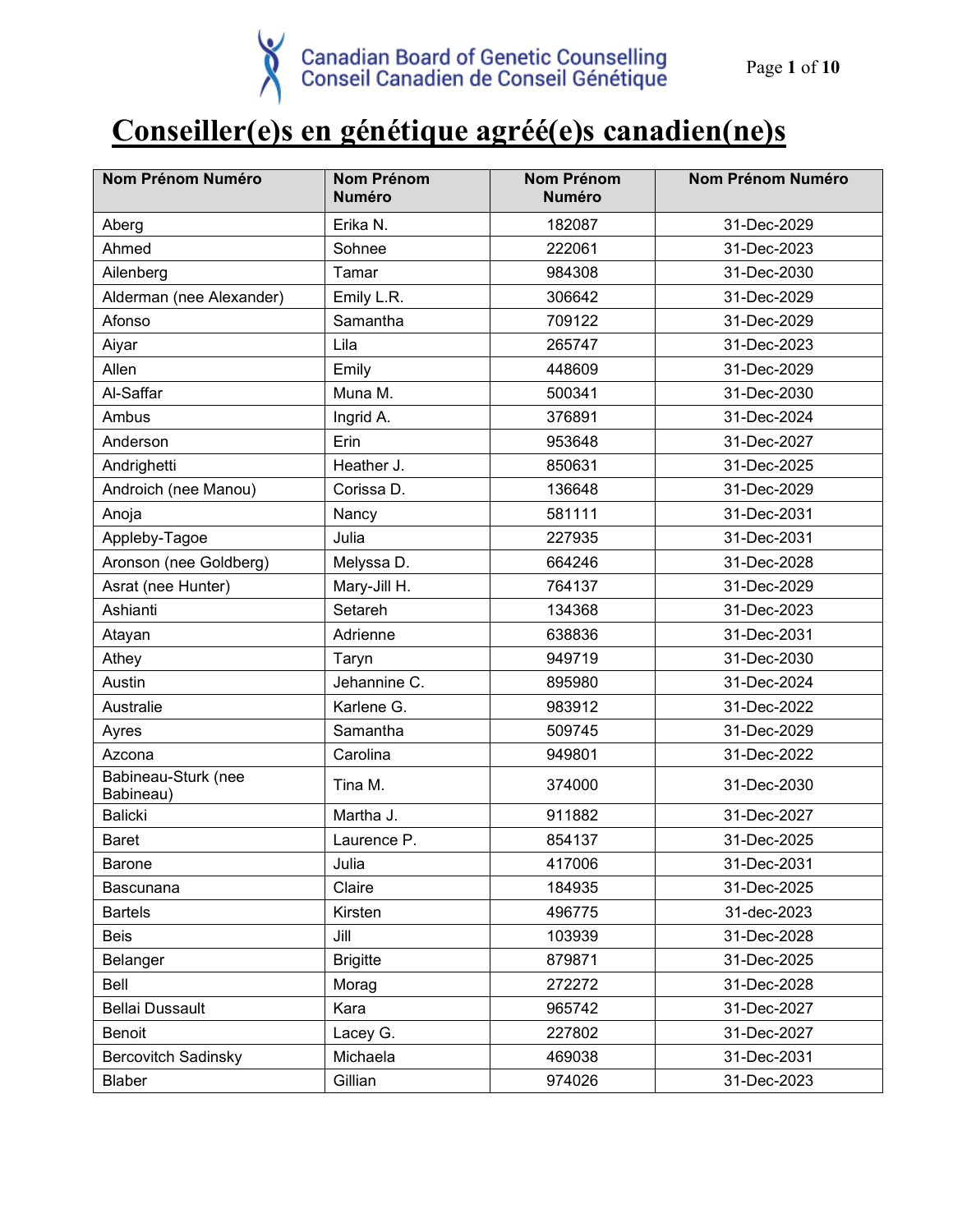Page **2** of **10** 

| Nom Prénom Numéro            | <b>Nom Prénom</b><br><b>Numéro</b> | <b>Nom Prénom</b><br><b>Numéro</b> | Nom Prénom Numéro |
|------------------------------|------------------------------------|------------------------------------|-------------------|
| <b>Blake</b>                 | <b>Bianca</b>                      | 785408                             | 31-Dec-2030       |
| Blondin (nee Rozenberg)      | Margaret                           | 755237                             | 31-Dec-2027       |
| Blumenschein                 | Pamela L.                          | 171381                             | 31-Dec-2029       |
| Bogatan                      | Simina                             | 165751                             | 31-Dec-2030       |
| <b>Boisvert</b>              | Karine                             | 293809                             | 31-Dec-2031       |
| <b>Bolduc</b>                | Nathalie                           | 741235                             | 31-Dec-2028       |
| <b>Bonnell</b>               | Emily                              | 220949                             | 31-Dec-2030       |
| <b>Braham</b>                | Lianna                             | 105601                             | 31-Dec-2029       |
| <b>Brady</b>                 | Lauren                             | 654128                             | 31-Dec-2023       |
| <b>Bryksa</b>                | Veronica                           | 676697                             | 31-Dec-2023       |
| <b>Buckley</b>               | M. Kathleen                        | 976640                             | 31-Dec-2022       |
| <b>Burnell</b>               | Lindsay                            | 131232                             | 31-Dec-2023       |
| Butler (nee Pettman)         | Rachel K.                          | 312676                             | 31-Dec-2024       |
| Campagnolo                   | Carla A.                           | 247134                             | 31-Dec-2030       |
| Campbell                     | Jodi L.                            | 173429                             | 31-Dec-2030       |
| Campbell                     | Margaret                           | 486468                             | 31-Dec-2030       |
| Cappon                       | Suzanne M.                         | 542604                             | 31-Dec-2022       |
| Care                         | Melanie E.                         | 319875                             | 31-Dec-2030       |
| Carere                       | Deanna-Alexis                      | 955498                             | 31-Dec-2031       |
| Carnevale                    | Amanda                             | 610347                             | 31-Dec-2027       |
| Carrion                      | Prescilla                          | 901792                             | 31-Dec-2031       |
| Carter-Sim (nee Carter)      | Jocelyn N.                         | 501973                             | 31-Dec-2029       |
| Cartier                      | Lola                               | 387011                             | 31-Dec-2028       |
| Casalino                     | Selina                             | 581067                             | 31-Dec-2030       |
| Castonguay                   | Lysanne                            | 508903                             | 31-Dec-2023       |
| Castrataro                   | Connor                             | 807321                             | 31-Dec-2030       |
| Chamberlain                  | Erin                               | 833129                             | 31-Dec-2025       |
| Cheng                        | Vivian                             | 573171                             | 31-Dec-2031       |
| Cheung                       | Faith                              | 745688                             | 31-Dec-2031       |
| Chin (Sanders)               | Shannon R.                         | 297036                             | 31-Dec-2022       |
| Chiu                         | Tillie T.                          | 517434                             | 31-Dec-2030       |
| Clarke                       | Stephanie                          | 568355                             | 31-Dec-2023       |
| Cloutier                     | Mireille L.                        | 904220                             | 31-Dec-2027       |
| Colaiacovo                   | Samantha                           | 933464                             | 31-Dec-2027       |
| Collier                      | Ashley                             | 968576                             | 31-Dec-2023       |
| Collins-McNeil (nee Collins) | Kelly A.                           | 572519                             | 31-Dec-2030       |
| Collura                      | Felicia                            | 768787                             | 31-Dec-2027       |
| Conacher                     | Susan M.                           | 335655                             | 31-Dec-2027       |
| Cremin                       | Carol M.                           | 470213                             | 31-Dec-2024       |
| Crosley                      | Erin                               | 363030                             | 31-Dec-2027       |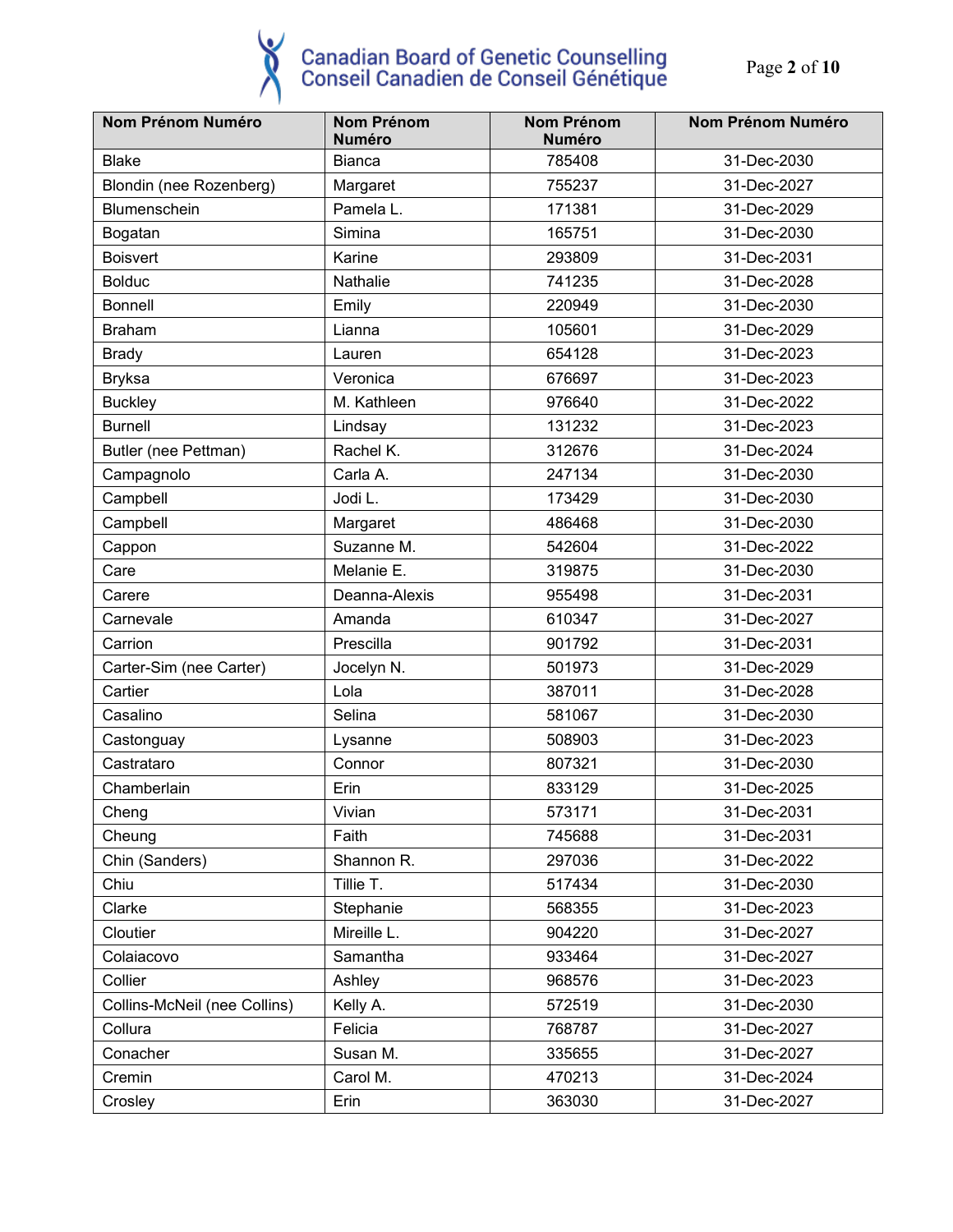Page **3** of **10**

| <b>Nom Prénom Numéro</b> | <b>Nom Prénom</b><br><b>Numéro</b> | <b>Nom Prénom</b><br><b>Numéro</b> | <b>Nom Prénom Numéro</b> |
|--------------------------|------------------------------------|------------------------------------|--------------------------|
| Cuggia                   | Adeline                            | 125931                             | 31-Dec-2025              |
|                          | Alessandra                         | 796361                             | 31-Dec-2023              |
| Cumming                  |                                    |                                    |                          |
| Currie                   | Lauren                             | 826853                             | 31-Dec-2031              |
| Curtis                   | Fiona K.                           | 101814                             | 31-Dec-2027              |
| Cushing                  | Donna S.                           | 132803                             | 31-Dec-2022              |
| Da Silva (nee Bezerra)   | Daniela                            | 579053                             | 31-Dec-2027              |
| D'Souza                  | Nolan                              | 356629                             | 31-Dec-2023              |
| Davies                   | Jillian N.                         | 629503                             | 31-Dec-2022              |
| <b>DeGraaf</b>           | Ashley                             | 802380                             | 31-Dec-2027              |
| Dempsey-Nunez            | Laura                              | 273932                             | 31-Dec-2025              |
| Desmarais                | Stephanie C.                       | 141652                             | 31-Dec-2029              |
| Dinchong                 | Rachelle                           | 908112                             | 31-Dec-2029              |
| <b>Dircks</b>            | Anita M.                           | 960022                             | 31-Dec-2028              |
| Djolovic                 | Andrea                             | 657345                             | 31-Dec-2029              |
| Dorman                   | Heather M.                         | 890061                             | 31-Dec-2028              |
| Dornan (nee Fedosoff)    | Kimberly M.                        | 156758                             | 31-Dec-2028              |
| Douglas                  | Heather A.                         | 721816                             | 31-Dec-2029              |
| Drury                    | Stella R.                          | 324772                             | 31-Dec-2024              |
| Du Souich                | Christele                          | 396429                             | 31-Dec-2028              |
| Dumas                    | Nadine                             | 903446                             | 31-Dec-2024              |
| Dwosh                    | Emily S.                           | 604520                             | 31-Dec-2022              |
| Dymianiw                 | Dayna-Lynn                         | 763105                             | 31-Dec-2023              |
| <b>Dzwiniel</b>          | Tara L.                            | 981062                             | 31-Dec-2030              |
| El Helou                 | Janine                             | 743484                             | 31-Dec-2027              |
| Ells                     | Courtney                           | 338905                             | 31-Dec-2029              |
| Emmerson (nee Bancroft)  | Charlotte A.                       | 393301                             | 31-Dec-2029              |
| Enns                     | Emily                              | 152083                             | 31-Dec-2030              |
| Falardeau                | Jade                               | 907654                             | 31-Dec-2029              |
| Farag                    | Maria                              | 740770                             | 31-Dec-2025              |
| Ferguson                 | Meghan M.                          | 916039                             | 31-Dec-2027              |
| Fernandez                | Sara                               | 893032                             | 31-Dec-2031              |
| Ferrier                  | Raechel A.                         | 212053                             | 31-Dec-2027              |
| Filiaggi                 | Corey                              | 461099                             | 31-Dec-2031              |
| Finch                    | Amy P.                             | 100280                             | 31-Dec-2022              |
| Fotopoulos               | Nellie                             | 861152                             | 31-Dec-2031              |
| Fox                      | Stephanie J.                       | 244934                             | 31-Dec-2027              |
| Fox                      | Emily                              | 954691                             | 31-Dec-2025              |
| Fung                     | Charlotte H.K.                     | 579379                             | 31-Dec-2029              |
| Furgoch                  | Mira                               | 486646                             | 31-Dec-2025              |
| Furnival                 | Jill S.                            | 727632                             | 31-Dec-2022              |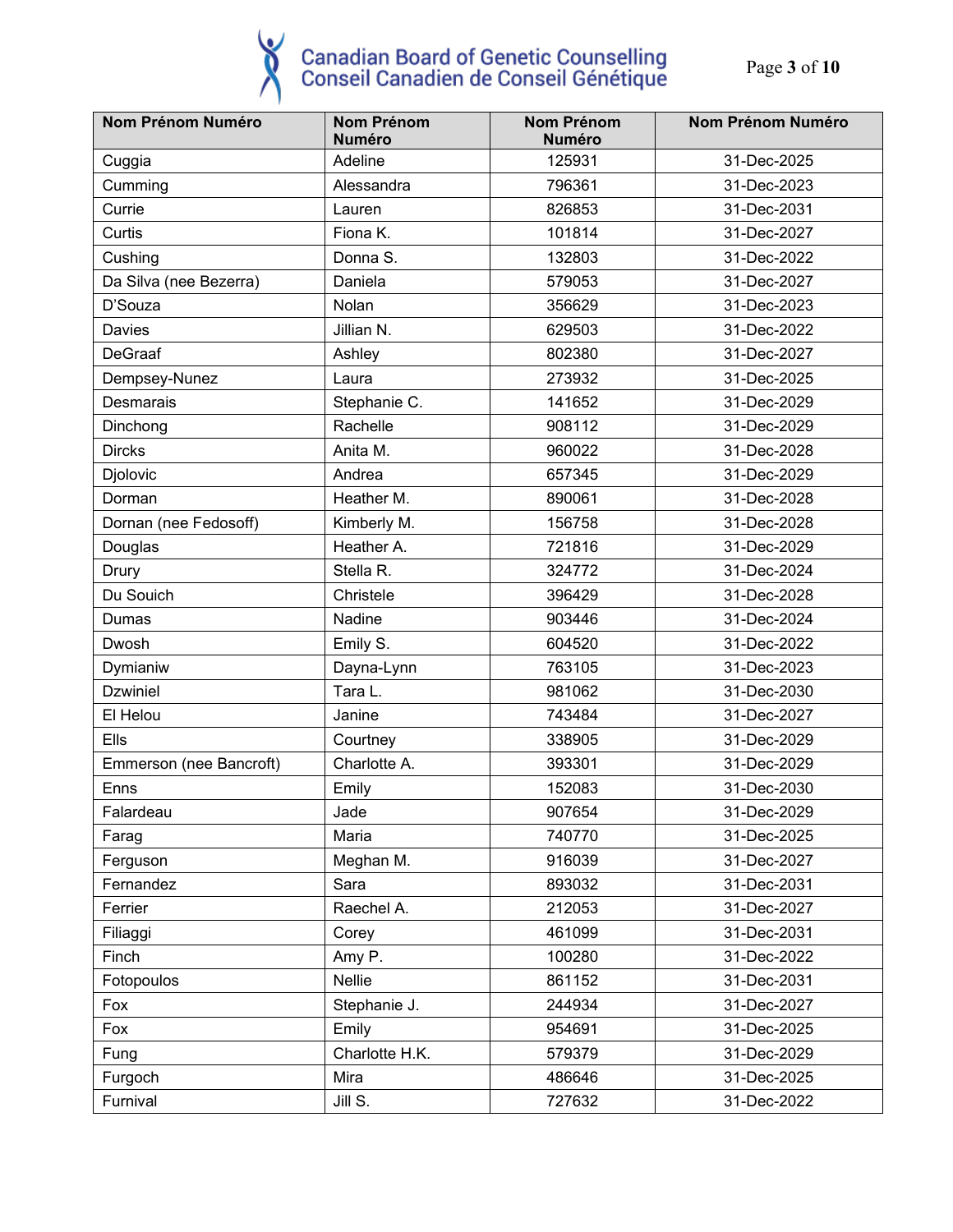#### $\breve{\mathbf{v}}$ **Canadian Board of Genetic Counselling<br>Conseil Canadien de Conseil Génétique**

Page **4** of **10**

| <b>Nom Prénom Numéro</b> | <b>Nom Prénom</b><br><b>Numéro</b> | Nom Prénom<br><b>Numéro</b> | Nom Prénom Numéro |
|--------------------------|------------------------------------|-----------------------------|-------------------|
| Gagnon                   | Johannie                           | 803821                      | 31-Dec-2031       |
| Gardiner                 | Kate                               | 893900                      | 31-Dec-2031       |
| Gibbons                  | Clare A.                           | 744313                      | 31-Dec-2028       |
| Gill                     | Celine                             | 966971                      | 31-Dec-2031       |
| Gill                     | Gulvir                             | 321742                      | 31-Dec-2031       |
| Gillespie                | Meredith                           | 222625                      | 31-Dec-2030       |
| Gilpin                   | Cathy A.                           | 694542                      | 31-Dec-2028       |
| Godoy                    | Ruth                               | 688637                      | 31-Dec-2031       |
| Gojska                   | Nicole                             | 576778                      | 31-Dec-2027       |
| Goldsmith                | Claire L.                          | 135371                      | 31-Dec-2030       |
| Gosse                    | Géraldine                          | 816921                      | 31-Dec-2027       |
| Gosselin                 | Isabelle                           | 257948                      | 31-Dec-2027       |
| Gracie                   | Sara                               | 494362                      | 31-Dec-2030       |
| Graham                   | Tracy C.                           | 173387                      | 31-Dec-2022       |
| Grondin                  | Steffany                           | 890456                      | 31-Dec-2031       |
| Grewal                   | Sonya K.                           | 299564                      | 31-Dec-2029       |
| Haegedorn                | Rebecca                            | 986867                      | 31-Dec-2029       |
| Hamilton                 | Sara J.                            | 947530                      | 31-Dec-2030       |
| Handford                 | Cynthia L.                         | 783501                      | 31-Dec-2029       |
| Handford (nee Moore)     | Jennifer L.                        | 248688                      | 31-Dec-2024       |
| Hansen                   | Ashleigh                           | 228575                      | 31-Dec-2030       |
| Hare                     | Heather                            | 984451                      | 31-Dec-2030       |
| Hartley                  | Taila                              | 522934                      | 31-Dec-2023       |
| Hastings                 | Valerie A.                         | 679370                      | 31-Dec-2028       |
| Hathaway                 | Julie A.H.                         | 820716                      | 31-Dec-2029       |
| Hawrysh                  | Andrea                             | 994138                      | 31-Dec-2031       |
| Hazell (nee Janson)      | Allison D.                         | 528574                      | 31-Dec-2029       |
| Hebert                   | Robyn                              | 781167                      | 31-Dec-2030       |
| Hedges                   | Stephanie                          | 558791                      | 31-Dec-2029       |
| Heidary                  | Niloufar                           | 270970                      | 31-Dec-2029       |
| Heran                    | Harindar K.                        | 625833                      | 31-Dec-2022       |
| Hewson                   | A. Stacy                           | 686783                      | 31-Dec-2028       |
| Higgins (Gallagher)      | Lauren                             | 409391                      | 31-Dec-2031       |
| Hiraki                   | Susan                              | 725075                      | 31-Dec-2027       |
| Ho                       | Amy                                | 159733                      | 31-Dec-2031       |
| Ho                       | Rosettia                           | 190294                      | 31-Dec-2031       |
| Ho                       | Stephanie                          | 111345                      | 31-Dec-2029       |
| Hoang (nee Chan)         | Stephanie                          | 915264                      | 31-Dec-2031       |
| Hodson (nee Osczevski)   | Katherine                          | 634119                      | 31-Dec-2027       |
| Hofstedter               | Renee                              | 423741                      | 31-Dec-2031       |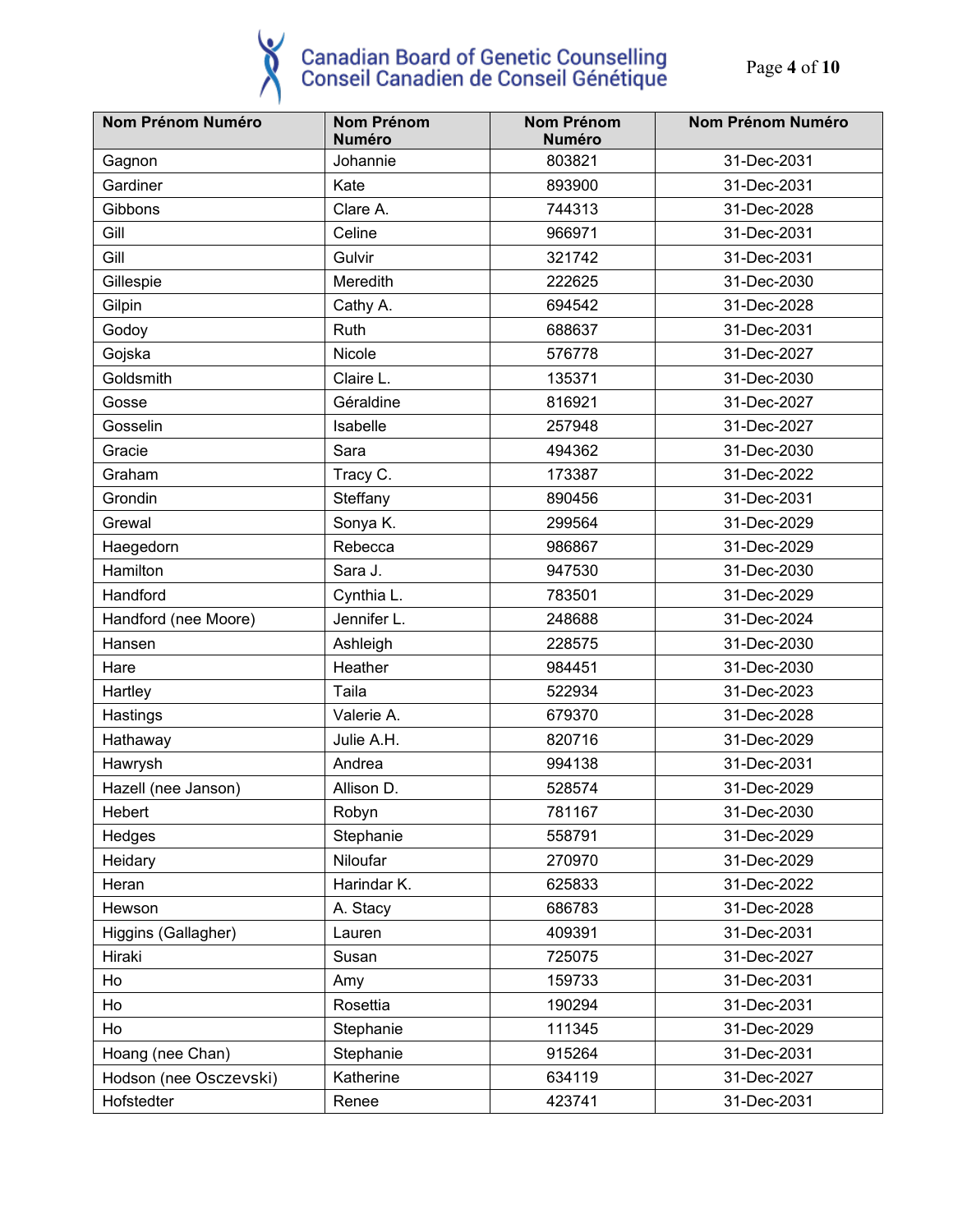Page **5** of **10**

| <b>Nom Prénom Numéro</b>  | <b>Nom Prénom</b><br><b>Numéro</b> | Nom Prénom<br><b>Numéro</b> | Nom Prénom Numéro |
|---------------------------|------------------------------------|-----------------------------|-------------------|
| Hogg                      | Heidi A.                           | 385142                      | 31-Dec-2028       |
| Holter                    | Spring P.                          | 857086                      | 31-Dec-2027       |
| Honeywell                 | Christina R.                       | 669796                      | 31-Dec-2022       |
| Hoodfar                   | Elizabeth                          | 694352                      | 31-Dec-2028       |
| <b>Huculak</b>            | Cathleen N.                        | 439911                      | 31-Dec-2027       |
| Hudon                     | Catherine                          | 566734                      | 31-Dec-2029       |
| Hudon                     | Chloe                              | 483056                      | 31-Dec-2031       |
|                           | Lauren K.                          | 177509                      | 31-Dec-2029       |
| Hughes (nee Kirkby)       | Danna B.                           | 999659                      | 31-Dec-2029       |
| Hull (nee Loder)          |                                    |                             |                   |
| Hum                       | Courtney                           | 126464                      | 31-Dec-2027       |
| Hunnisett                 | Laura K.                           | 687677                      | 31-Dec-2022       |
| Hunt (nee Tiberg)         | Teresa J.                          | 944642                      | 31-Dec-2029       |
| Hurst                     | Stephanie D.                       | 418787                      | 31-Dec-2024       |
| Inglis                    | Angela                             | 258194                      | 31-Dec-2031       |
| Isa                       | Alexandra M.                       | 729877                      | 31-Dec-2024       |
| Jackel-Cram               | Candice                            | 847312                      | 31-Dec-2031       |
| Jamal                     | Seema M.                           | 833002                      | 31-Dec-2027       |
| Jeanjean                  | Marie Brigitte                     | 378456                      | 31-Dec-2027       |
| Jessen                    | Jaime L.                           | 553897                      | 31-Dec-2031       |
| Jizi                      | Khadije                            | 995700                      | 31-Dec-2025       |
| Johnstone                 | <b>Brittney</b>                    | 578900                      | 31-Dec-2025       |
| Kalbfleish                | Kelsey                             | 922983                      | 31-Dec-2031       |
| Katchmer (nee McElligott) | Karen J.                           | 432235                      | 31-Dec-2028       |
| Kaurah                    | Pardeep K.                         | 478388                      | 31-Dec-2028       |
| Kentros                   | Catherine                          | 465532                      | 31-Dec-2031       |
| Kernaghan                 | Elizabeth A.                       | 779090                      | 31-Dec-2027       |
| Kieffer                   | Stephanie A.                       | 735764                      | 31-Dec-2027       |
| Kidd (nee Innanen)        | Meredith K.                        | 882987                      | 31-Dec-2027       |
| <b>Kiss</b>               | Courtney                           | 270325                      | 31-Dec-2023       |
| Klatt                     | Regan E.M.                         | 852725                      | 31-Dec-2024       |
| Klotz                     | Cherise                            | 640891                      | 31-Dec-2031       |
| Koayes                    | Marilyn                            | 315799                      | 31-Dec-2030       |
| Kobelka                   | Christine E.                       | 540988                      | 31-Dec-2029       |
| Kodida                    | Rita L.                            | 675957                      | 31-Dec-2025       |
| Koehn                     | David L.                           | 205238                      | 31-Dec-2028       |
| Krutish                   | Angela                             | 901098                      | 31-Dec-2029       |
| Lakhani                   | Shenela                            | 957383                      | 31-Dec-2031       |
| Lambert                   | Deborah M.                         | 596253                      | 31-Dec-2022       |
| Lane                      | Michelle M.                        | 846219                      | 31-Dec-2025       |
| LaPointe                  | Monique M.                         | 401239                      | 31-Dec-2022       |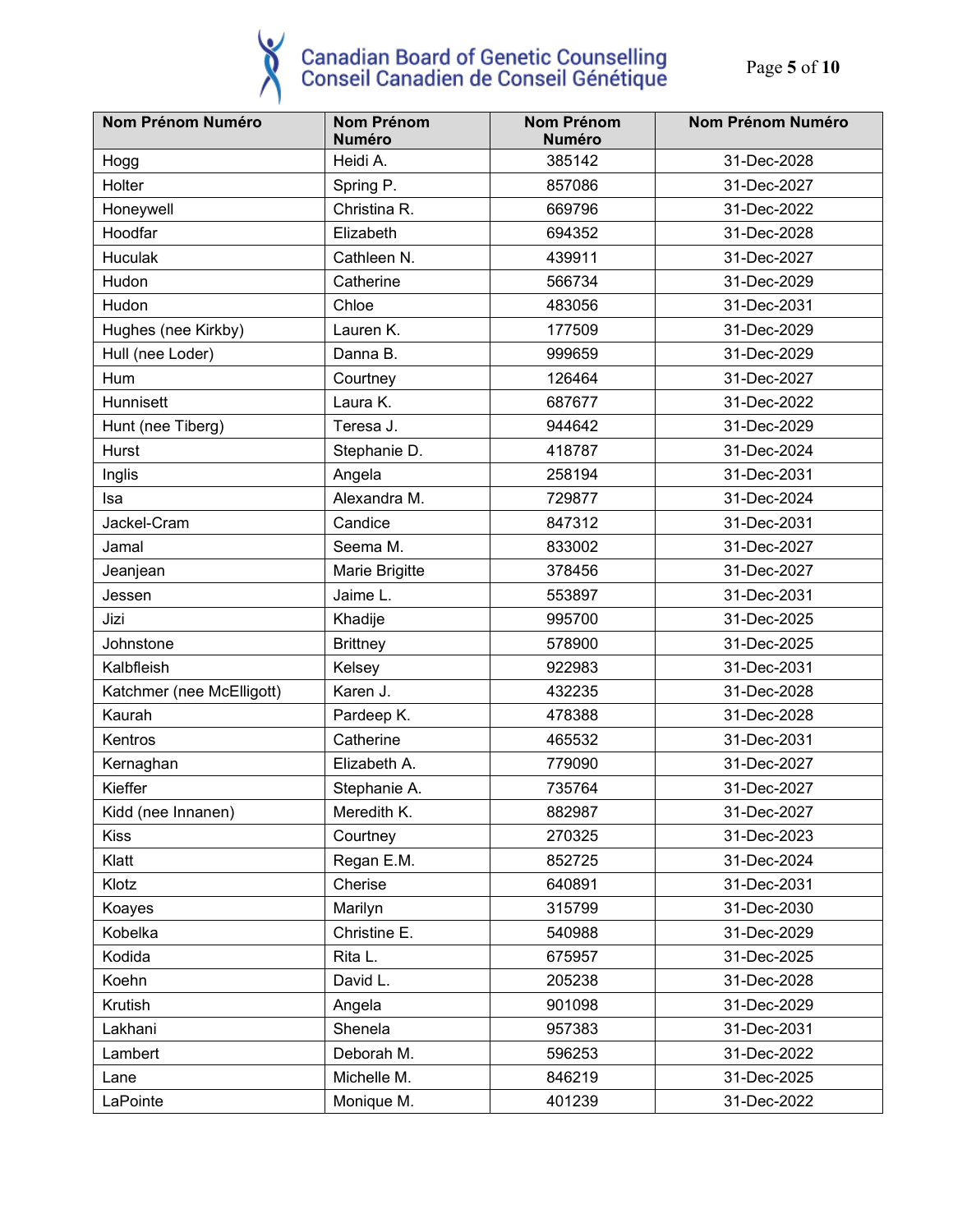Page **6** of **10**

| Nom Prénom Numéro       | <b>Nom Prénom</b><br><b>Numéro</b> | <b>Nom Prénom</b><br><b>Numéro</b> | <b>Nom Prénom Numéro</b> |
|-------------------------|------------------------------------|------------------------------------|--------------------------|
| Latour                  | Karyn K.L.                         | 317672                             | 31-Dec-2029              |
| Lauson                  | Samantha A.                        | 811699                             | 31-Dec-2029              |
| Lawrence                | Jessica                            | 533890                             | 31-Dec-2029              |
| Lazzaro (nee Goncalves) | Sandra J.                          | 391651                             | 31-Dec-2028              |
| Leclerc-Blain           | Jessica                            | 194629                             | 31-Dec-2025              |
| Lee                     | Hyun Kyung                         | 323548                             | 31-Dec-2025              |
| Lemire-Girard           | Marlene                            | 407797                             | 31-Dec-2031              |
| Lemyre                  | Alexandra                          | 673948                             | 31-Dec-2027              |
| Lilley                  | Margaret                           | 848887                             | 31-Dec-2030              |
| Lohn                    | Zoe                                | 299154                             | 31-Dec-2023              |
| Lucas                   | Janet E.                           | 907533                             | 31-Dec-2022              |
| Macchio (nee O'Reilly)  | Natasha M.                         | 428465                             | 31-Dec-2029              |
| MacDonald               | Shelley                            | 889443                             | 31-Dec-2029              |
| MacDougall              | Anne M.                            | 586753                             | 31-Dec-2023              |
| MacFarlane              | Julie M.                           | 176691                             | 31-Dec-2022              |
| MacGregor               | David J.                           | 381971                             | 31-Dec-2028              |
| MacKay                  | Sara B.                            | 100154                             | 31-Dec-2022              |
| MacLaren                | Linda D.                           | 477497                             | 31-Dec-2028              |
| MacLean                 | Jennifer P.                        | 498036                             | 31-Dec-2031              |
| MacMillan               | Andrée E.                          | 272722                             | 31-Dec-2030              |
| Macrae                  | Lynn                               | 476091                             | 31-Dec-2023              |
| MacRitchie              | Heather A.                         | 237318                             | 31-Dec-2024              |
| MacWhirter - DiRaimo    | Jennifer A.                        | 162726                             | 31-Dec-2027              |
| Maio                    | Melissa                            | 634310                             | 31-Dec-2023              |
| Mancuso                 | Talia                              | 275045                             | 31-Dec-2023              |
| Maratta                 | Elizabeth                          | 450801                             | 31-Dec-2030              |
| Marcadier               | Janet L.                           | 202734                             | 31-Dec-2027              |
| Marcoux                 | Lydia                              | 864553                             | 31-Dec-2029              |
| Martin                  | Sarah Nicole                       | 305547                             | 31-Dec-2024              |
| Massen                  | Justine                            | 520609                             | 31-Dec-2023              |
| Matviychuk              | Diana                              | 916111                             | 31-Dec-2025              |
| McAdam                  | Alexa                              | 339142                             | 31-Dec-2030              |
| McColl (nee Bajurny)    | Sarah C.                           | 375116                             | 31-Dec-2029              |
| McCuaig                 | Jeanna                             | 619444                             | 31-Dec-2031              |
| McDonald                | Cassandra                          | 126085                             | 31-Dec-2031              |
| McInnes                 | <b>Brenda</b>                      | 193599                             | 31-Dec-2028              |
| McIntosh                | Sarah F.                           | 436606                             | 31-Dec-2022              |
| McIntosh                | Nathalie                           | 408466                             | 31-Dec-2028              |
| Mercer                  | Leanne E.                          | 153026                             | 31-Dec-2024              |
| Mettler                 | Gabrielle                          | 445362                             | 31-Dec-2028              |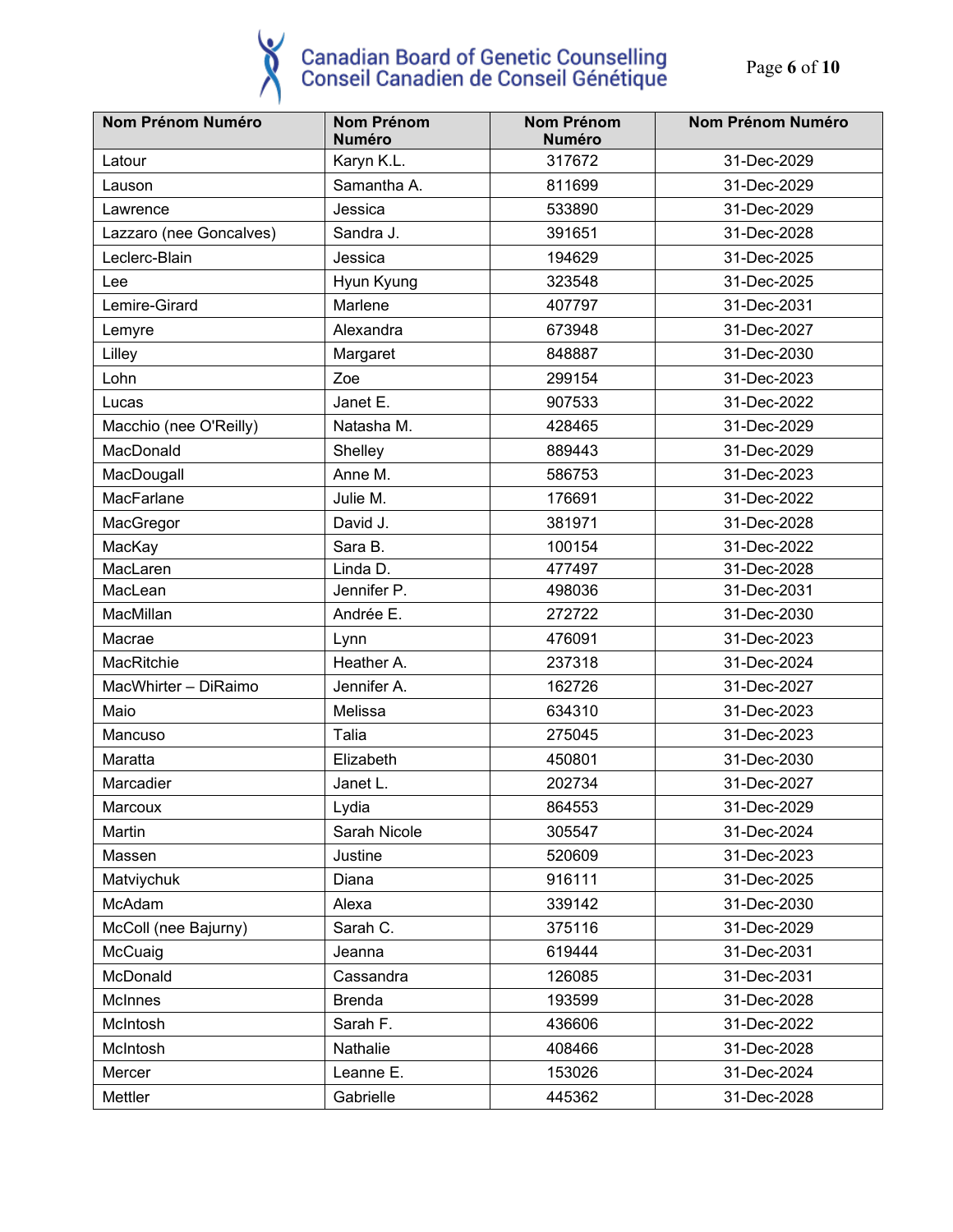| Nom Prénom Numéro            | <b>Nom Prénom</b><br><b>Numéro</b> | Nom Prénom<br><b>Numéro</b> | Nom Prénom Numéro |
|------------------------------|------------------------------------|-----------------------------|-------------------|
| Miller                       | Kristen                            | 939070                      | 31-Dec-2031       |
| Mindlin                      | Allison                            | 476586                      | 31-Dec-2031       |
| Miranda                      | Valancy                            | 454500                      | 31-Dec-2031       |
| Miron                        | loana                              | 474062                      | 31-Dec-2031       |
| Morali                       | <b>Burcin</b>                      | 653968                      | 31-Dec-2023       |
| Morar                        | Oana                               | 405895                      | 31-Dec-2031       |
| <b>Morris</b>                | Emily                              | 323025                      | 31-Dec-2023       |
| Murphy                       | Jillian E.                         | 143189                      | 31-Dec-2030       |
| Nanda                        | Sonia                              | 877885                      | 31-Dec-2024       |
| Napier                       | Melanie                            | 183446                      | 31-Dec-2023       |
| Neil                         | Sarah                              | 270970                      | 31-Dec-2029       |
| Newman                       | Claire                             | 106506                      | 31-Dec-2030       |
| Noreau-Heisz                 | Danielle R.                        | 408249                      | 31-Dec-2028       |
| <b>Nuk</b>                   | Jennifer E.                        | 422658                      | 31-Dec-2027       |
| Nyam                         | Elsa                               | 112890                      | 31-Dec-2029       |
| O'Neill (nee Horsburgh)      | Sheri A.                           | 317333                      | 31-Dec-2030       |
| Ohashi                       | Kaoru                              | 822887                      | 31-Dec-2022       |
| O'Loughlin                   | Melanie                            | 889887                      | 31-Dec-2027       |
| Osmond                       | Matthew                            | 776549                      | 31-Dec-2029       |
| Pai                          | Erica                              | 703018                      | 31-Dec-2027       |
| Palermo (Bielak)             | Alina                              | 899561                      | 31-Dec-2030       |
| Palfreeman                   | Natalie                            | 328586                      | 31-Dec-2022       |
| Paling                       | Tessa                              | 775065                      | 31-Dec-2023       |
| Palma                        | Laura C.                           | 436756                      | 31-Dec-2027       |
| Pan                          | Anna                               | 423741                      | 31-Dec-2031       |
| Panabaker                    | Karen L.                           | 213575                      | 31-Dec-2028       |
| Parkinson (nee Paradiso)     | Christina M.                       | 179404                      | 31-Dec-2027       |
| Paterson (nee Borden)        | Melanie J.                         | 544339                      | 31-Dec-2024       |
| Pearn                        | Amy C.                             | 197578                      | 31-Dec-2027       |
| Pearson                      | Monica L.                          | 878015                      | 31-Dec-2024       |
| Pelletier                    | Myriam                             | 991868                      | 31-Dec-2022       |
| Perras                       | Helene M.F.                        | 959884                      | 31-Dec-2028       |
| Pichini                      | Amanda                             | 867532                      | 31-Dec-2025       |
| Pierre-Louis                 | Jacqueline A.                      | 872612                      | 31-Dec-2024       |
| Plourde                      | Francois                           | 130337                      | 31-Dec-2023       |
| Poirier                      | Myriam                             | 935017                      | 31-Dec-2030       |
| Poisson                      | Virginie                           | 736795                      | 31-Dec-2029       |
| Portigal-Todd (nee Portigal) | Cheryl L.                          | 919822                      | 31-Dec-2022       |
| Power                        | Patricia D.                        | 867311                      | 31-Dec-2030       |
| Pratte                       | Annabelle                          | 662403                      | 31-Dec-2027       |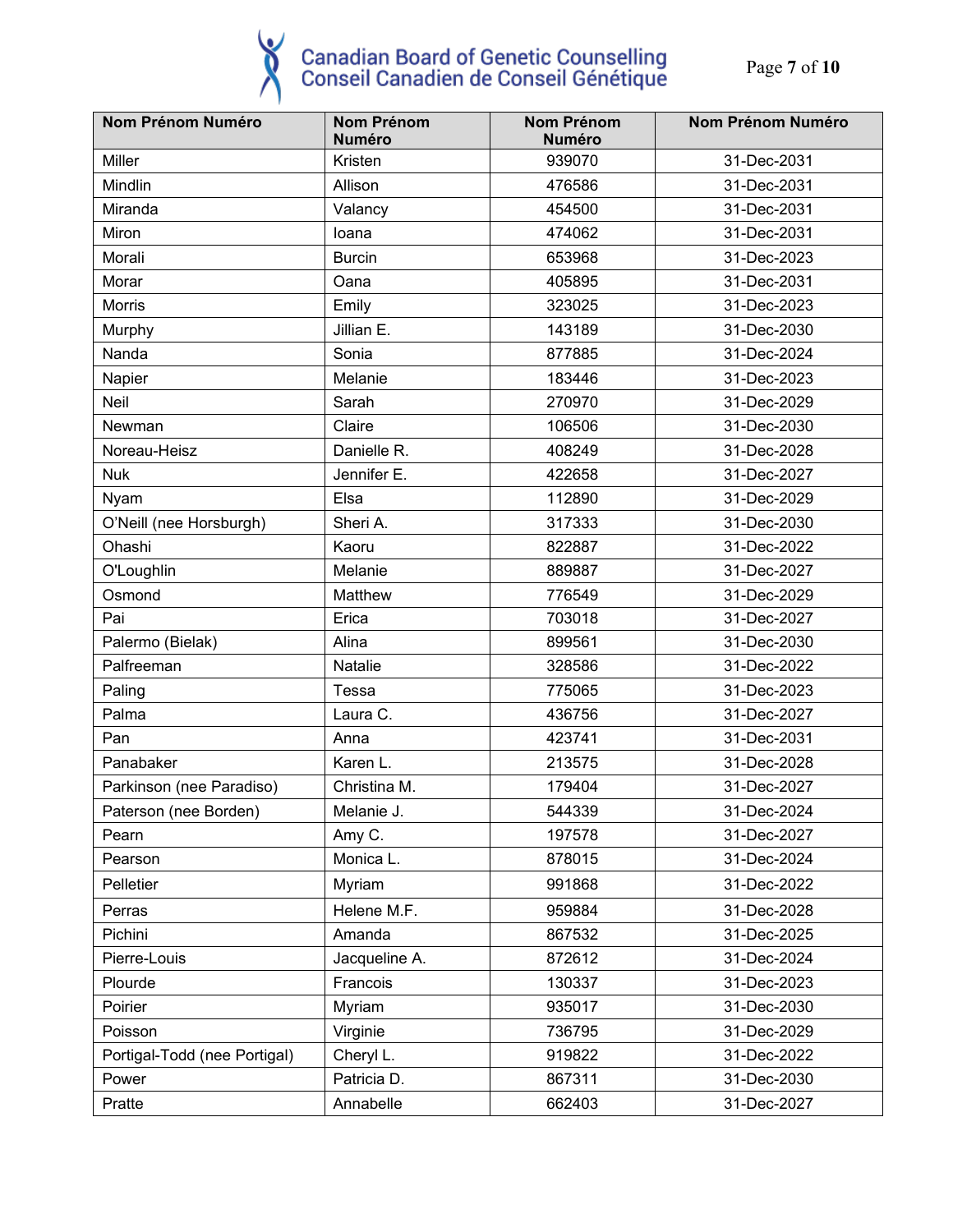Page **8** of **10**

| <b>Nom Prénom Numéro</b>   | <b>Nom Prénom</b><br><b>Numéro</b> | <b>Nom Prénom</b><br><b>Numéro</b> | <b>Nom Prénom Numéro</b> |
|----------------------------|------------------------------------|------------------------------------|--------------------------|
| Prensky                    | Lawrence M.                        | 465534                             | 31-Dec-2028              |
| Prevost                    | Josee                              | 183013                             | 31-Dec-2023              |
| Priston                    | Megan K.                           | 815683                             | 31-Dec-2024              |
| Quercia                    | Nada L.                            | 296243                             | 31-Dec-2028              |
| Rae                        | Sonya                              | 926449                             | 31-Dec-2025              |
| Rafferty                   | Sara                               | 526675                             | 31-Dec-2030              |
| Redondo                    | Laura                              | 858202                             | 31-Dec-2031              |
| Reichman                   | Lara                               | 155136                             | 31-Dec-2025              |
| Rice                       | Jennifer D.                        | 559671                             | 31-Dec-2024              |
| Richard                    | Marilyn                            | 957732                             | 31-Dec-2029              |
| Richardson                 | Anastasia R.                       | 248171                             | 31-Dec-2025              |
| Rideout                    | Andrea L.                          | 127368                             | 31-Dec-2022              |
| Roadhouse                  | Chelsea Trien                      | 905448                             | 31-Dec-2025              |
| Rojas                      | Samantha                           | 819129                             | 31-Dec-2031              |
| Romanuik                   | Tammy                              | 798452                             | 31-Dec-2023              |
| Rothenmund                 | Heidi                              | 569473                             | 31-Dec-2030              |
| Ryan                       | Shannon R.                         | 244835                             | 31-Dec-2024              |
| Sajoo                      | Anaar                              | 512203                             | 31-Dec-2028              |
| Salema                     | Diane                              | 172557                             | 31-Dec-2023              |
| Sangha                     | Karan K.                           | 949760                             | 31-Dec-2022              |
| Santerre                   | Jacinthe                           | 869338                             | 31-Dec-2023              |
| Sawkins                    | Jessica N.                         | 766956                             | 31-Dec-2029              |
| Schindeler (nee Birchmore) | Karen L.                           | 315372                             | 31-Dec-2029              |
| Schinkinger                | Angela C.                          | 441242                             | 31-Dec-2025              |
| Scriver                    | Tara                               | 399962                             | 31-Dec-2023              |
| Seath (nee Godwin)         | Kimberly A.                        | 419438                             | 31-Dec-2027              |
| Secord                     | Andrea J.                          | 357902                             | 31-Dec-2027              |
| Sekhon-Warren              | Jaspreet                           | 619184                             | 31-Dec-2024              |
| Selvanayagam               | Thanuja                            | 501443                             | 31-Dec-2030              |
| Semaka                     | Alicia J.                          | 653988                             | 31-Dec-2027              |
| Semotiuk (nee Smith)       | Kara M.                            | 118591                             | 31-Dec-2022              |
| Semotok                    | Jennifer                           | 332876                             | 31-Dec-2023              |
| Serfas                     | Kimberly D.                        | 629254                             | 31-Dec-2024              |
| Shaari Tehrani             | Sheiva                             | 789149                             | 31-Dec-2029              |
| Sharma                     | Priyana                            | 694910                             | 31-Dec-2025              |
| Siciliano                  | Dawn A.                            | 911242                             | 31-Dec-2022              |
| Sillon                     | Guillaume                          | 366564                             | 31-Dec-2029              |
| Silva-Smith                | Rachel                             | 994740                             | 31-Dec-2025              |
| Silver                     | Joshua J.                          | 979611                             | 31-Dec-2029              |
| Silver                     | Rachel S.                          | 978797                             | 31-Dec-2029              |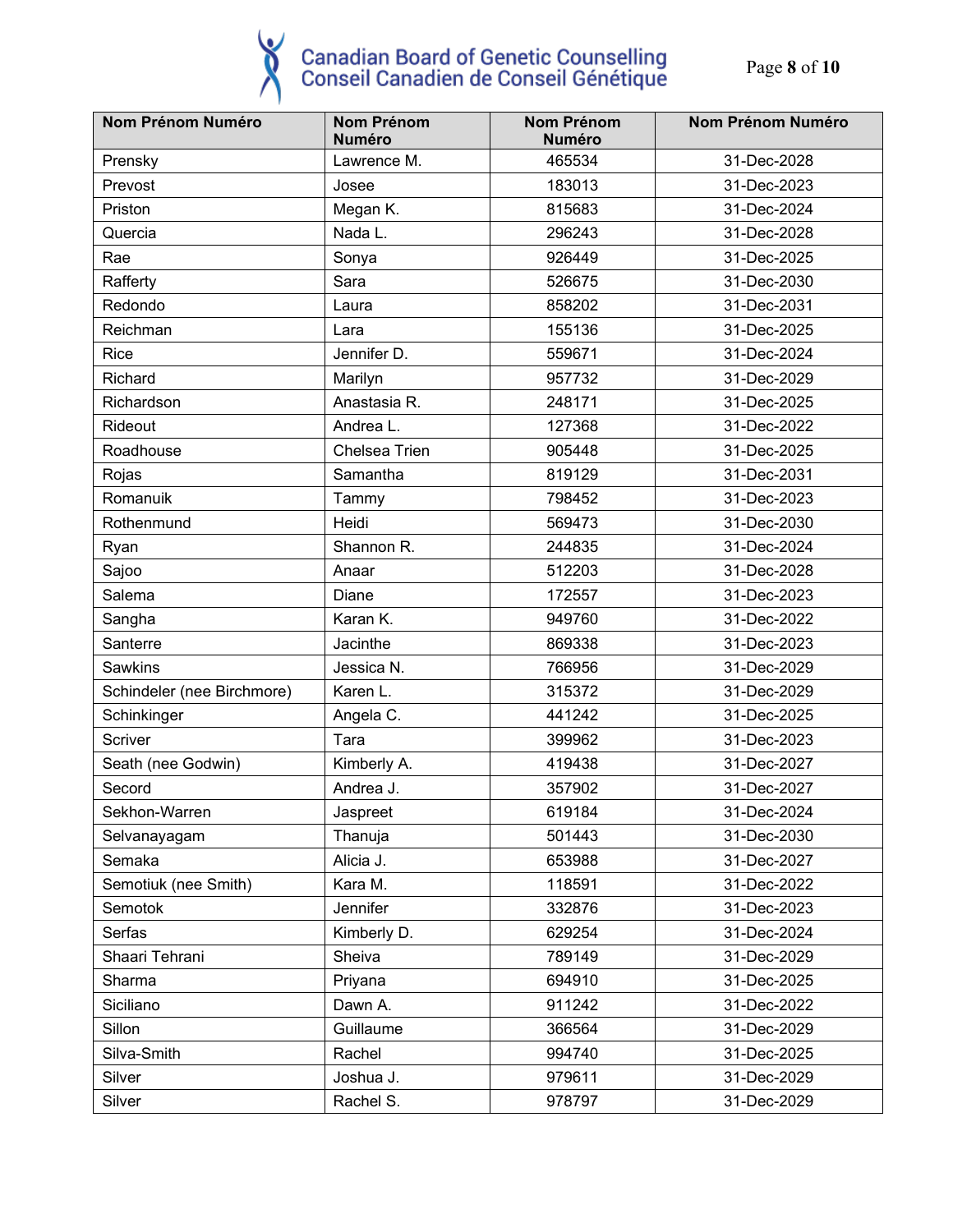Page **9** of **10**

| Nom Prénom Numéro           | <b>Nom Prénom</b><br><b>Numéro</b> | <b>Nom Prénom</b><br><b>Numéro</b> | <b>Nom Prénom Numéro</b> |
|-----------------------------|------------------------------------|------------------------------------|--------------------------|
| <b>Skinner</b>              | Stephanie                          | 757496                             | 31-Dec-2031              |
| Sluyters (nee Horler)       | M. Allison                         | 140189                             | 31-Dec-2022              |
| Smith                       | Erika K.                           | 375407                             | 31-Dec-2027              |
| Snow                        | Nicole Catherine (C.)              | 464641                             | 31-Dec-2025              |
| Sorsdahl (nee Pearson)      | Melissa G.                         | 715376                             | 31-Dec-2027              |
| Souzeau                     | Emmanuelle                         | 258659                             | 31-Dec-2027              |
| Sroka                       | Hana K.                            | 413424                             | 31-Dec-2030              |
| <b>Steele</b>               | Patricia P.                        | 100658                             | 31-Dec-2022              |
| Stephenson                  | Emily                              | 890241                             | 31-Dec-2025              |
| Stenhouse                   | Amy                                | 128795                             | 31-Dec-2029              |
| Su                          | Julia                              | 178138                             | 31-Dec-2023              |
| Sumargo                     | Rinesty V.                         | 978026                             | 31-Dec-2022              |
| Szuto                       | Anna                               | 969120                             | 31-Dec-2031              |
| Taherian                    | Nassim                             | 483048                             | 31-Dec-2025              |
| Tai                         | Suzanna                            | 752301                             | 31-Dec-2031              |
| Tan                         | Lih Yeen                           | 843041                             | 31-Dec-2024              |
| Tardif                      | Jessica                            | 596535                             | 31-Dec-2025              |
| Teitelbaum                  | Ronni E.                           | 217492                             | 31-Dec-2022              |
| Tharmakulasingam            | Kowuthamie                         | 702418                             | 31-Dec-2027              |
| Thomas                      | Aidan A.                           | 151481                             | 31-Dec-2024              |
| Thomas (Turnbull)           | Ruth                               | 517086                             | 31-Dec-2031              |
| Thomas                      | Marie-Jacqueline                   | 294800                             | 31-Dec-2030              |
| Thompson                    | Islay M.                           | 859441                             | 31-Dec-2025              |
| Thompson                    | Jennifer K.                        | 102465                             | 31-Dec-2029              |
| Tousignant                  | Renee                              | 816279                             | 31-Dec-2023              |
| Trang                       | Heather                            | 629130                             | 31-Dec-2023              |
| Tremblay                    | Danny                              | 415627                             | 31-Dec-2030              |
| Turner (Binnington)         | Kristin                            | 404289                             | 31-Dec-2031              |
| Uster (nee Friedberg)       | Tamarah                            | 660778                             | 31-Dec-2027              |
| Van Engelen                 | Kalene                             | 256735                             | 31-Dec-2030              |
| Van Iderstine (nee MacPhee) | Natasha A.                         | 111654                             | 31-Dec-2028              |
| Venier                      | Rosemarie                          | 549276                             | 31-Dec-2030              |
| Vanneste                    | Rachel D.                          | 128414                             | 31-Dec-2029              |
| Verdoni                     | Enya                               | 565112                             | 31-Dec-2030              |
| Verbaan (nee Hinkson)       | Deborah A.                         | 476812                             | 31-Dec-2022              |
| Villemure                   | Frederic                           | 289832                             | 31-Dec-2025              |
| Volenik                     | Alexandra                          | 230362                             | 31-Dec-2023              |
| Wagler                      | Stephanie E.                       | 165251                             | 31-Dec-2029              |
| Wainstein                   | Tasha                              | 275987                             | 31-Dec-2031              |
| Wallace                     | Laura                              | 606230                             | 31-Dec-2031              |